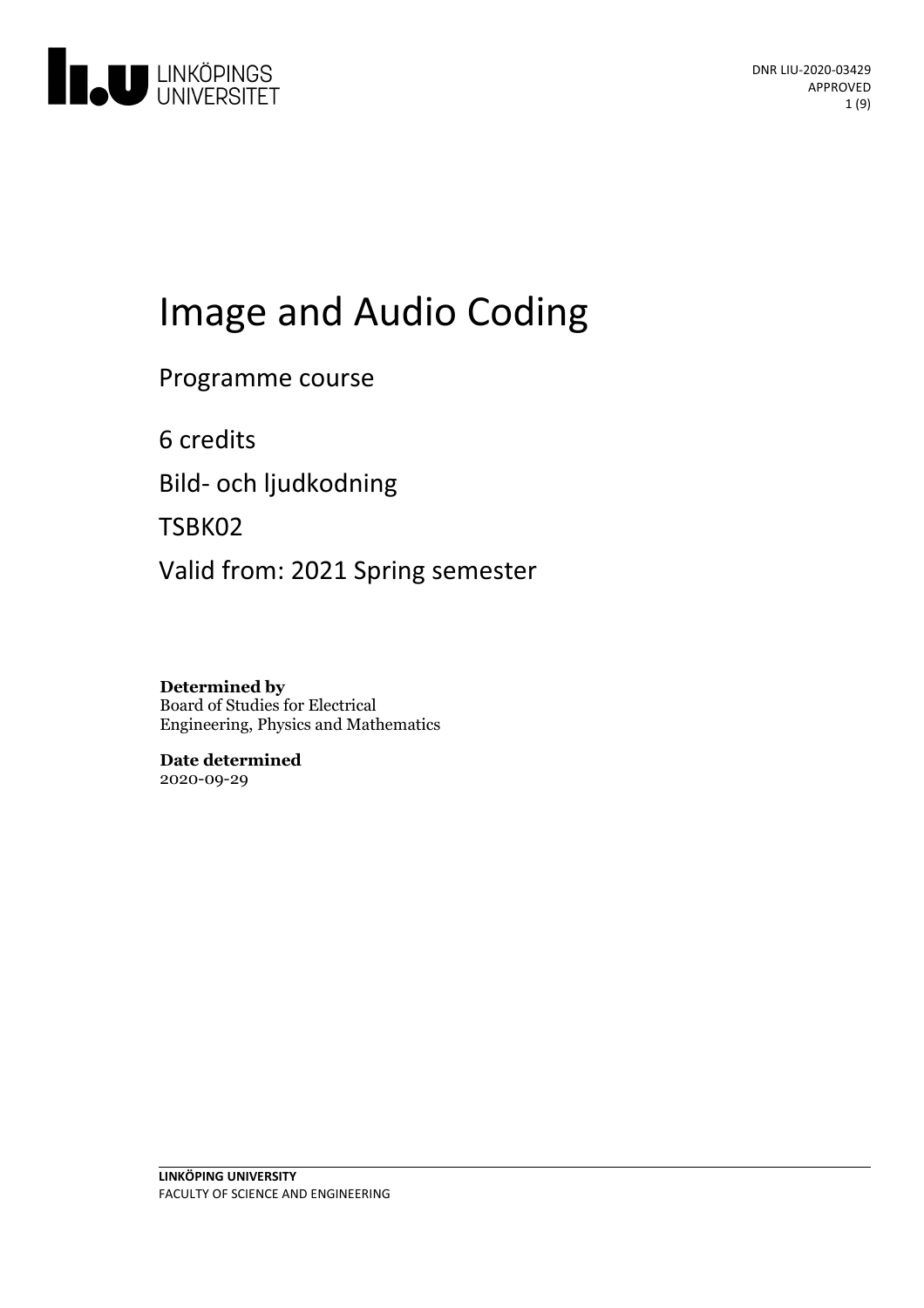# Main field of study

Electrical Engineering, Media Technology and Engineering

Course level

Second cycle

## Advancement level

A1X

# Course offered for

- Computer Science and Engineering, M Sc in Engineering
- Industrial Engineering and Management International, M Sc in Engineering
- Industrial Engineering and Management, M Sc in Engineering
- Information Technology, M Sc in Engineering
- Biomedical Engineering, M Sc in Engineering
- Applied Physics and Electrical Engineering International, M Sc in Engineering
- Applied Physics and Electrical Engineering, M Sc in Engineering

# Prerequisites

Signal Theory, Linear Algebra. Fourier transforms

# Intended learning outcomes

The course explains the principles behind modern techniques for communicating images and sound. Having fulfilled the course, the student has learned to analyze the performance of predictive and transform-based methods and is also able to explain the design criterias behind methods such as JPEG, MPEG for images and MP3, AAC for audio.

## Course content

Statistical signal models and Entropy. Lossless coding. Performance bounds when coding analogue signals. Sampling and quantisation. PCM, predictive coding, transform coding, wavelet coding. LPC, CELP and model-based coding. Standardised methods for pictures and sound (JPEG, MPEG, MP3, AAC). Video distribution over networks.

# Teaching and working methods

The course consists of lectures, tutorials, and laborations.

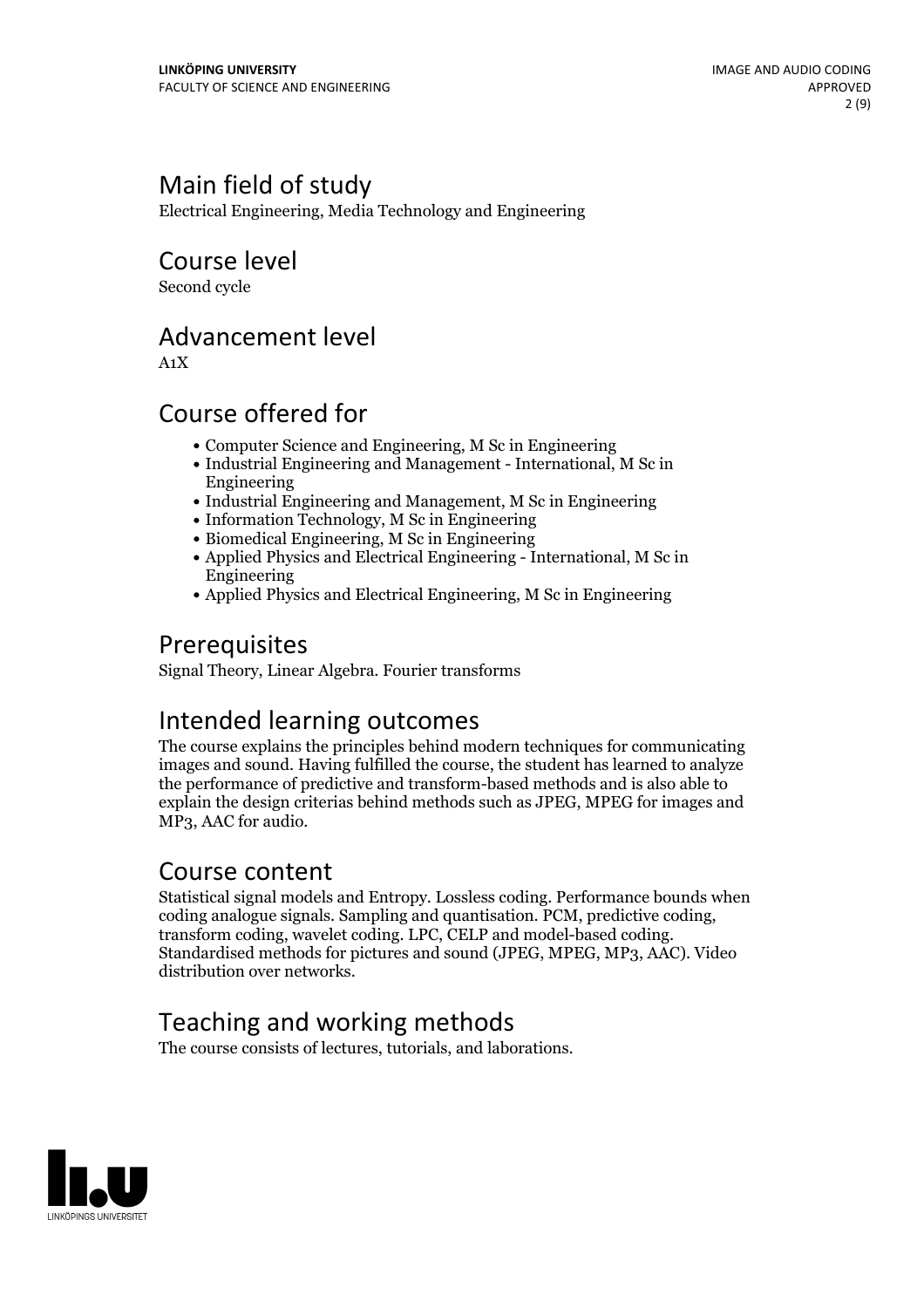### Examination

| LAB <sub>1</sub> | Laboratory work     | 1.5 credits | U, G       |
|------------------|---------------------|-------------|------------|
| TEN <sub>1</sub> | Written examination | 4.5 credits | U, 3, 4, 5 |

### Grades

Four-grade scale, LiU, U, 3, 4, 5

# Other information

Supplementary courses: Project courses or research-oriented courses in the areas of media communication, mobil communication, medical image systems. The course is also suitable as a prerequisite for Master thesis studies in these fields.

### **About teaching and examination language**

The teaching language is presented in the Overview tab for each course. The examination language relates to the teaching language as follows:

- If teaching language is Swedish, the course as a whole or in large parts, is taught in Swedish. Please note that although teaching language is Swedish, parts of the course could be given in English. Examination language is
- Swedish.<br>• If teaching language is Swedish/English, the course as a whole will be taught in English if students without prior knowledge of the Swedish language participate. Examination language is Swedish or English
- (depending on teaching language).<br>• If teaching language is English, the course as a whole is taught in English.<br>Examination language is English.

### **Other**

The course is conducted in a manner where both men's and women's

experience and knowledge are made visible and developed. The planning and implementation of <sup>a</sup> course should correspond to the course syllabus. The course evaluation should therefore be conducted with the course syllabus as a starting point.

### Department

Institutionen för systemteknik

# Director of Studies or equivalent

Lasse Alfredsson

Examiner Harald Nautsch

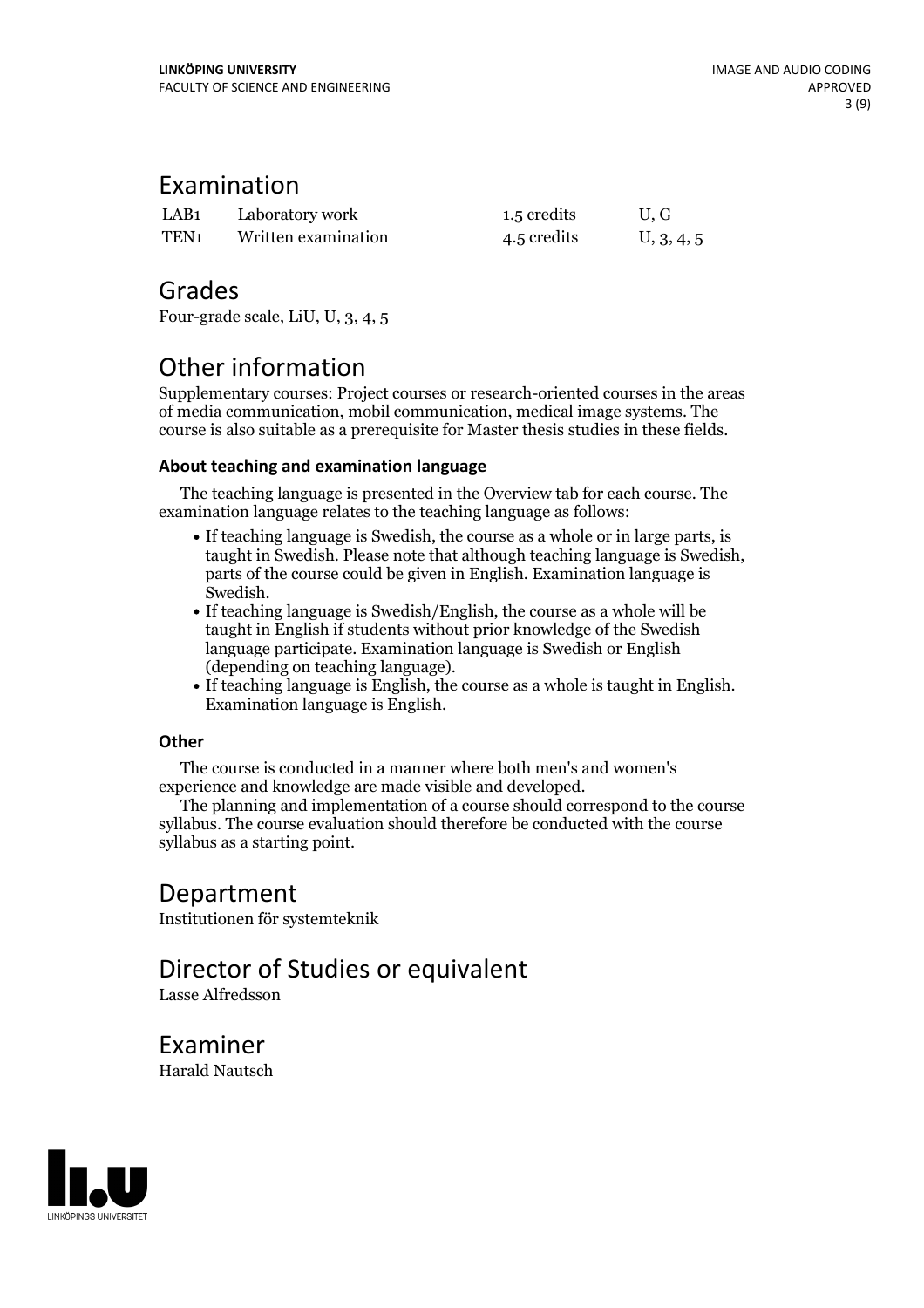# Course website and other links

# Education components

Preliminary scheduled hours: 48 h Recommended self-study hours: 112 h

# Course literature

Khalid Sayood, "Introduction to Data Compression", ISBN 978-0-12-415796-5

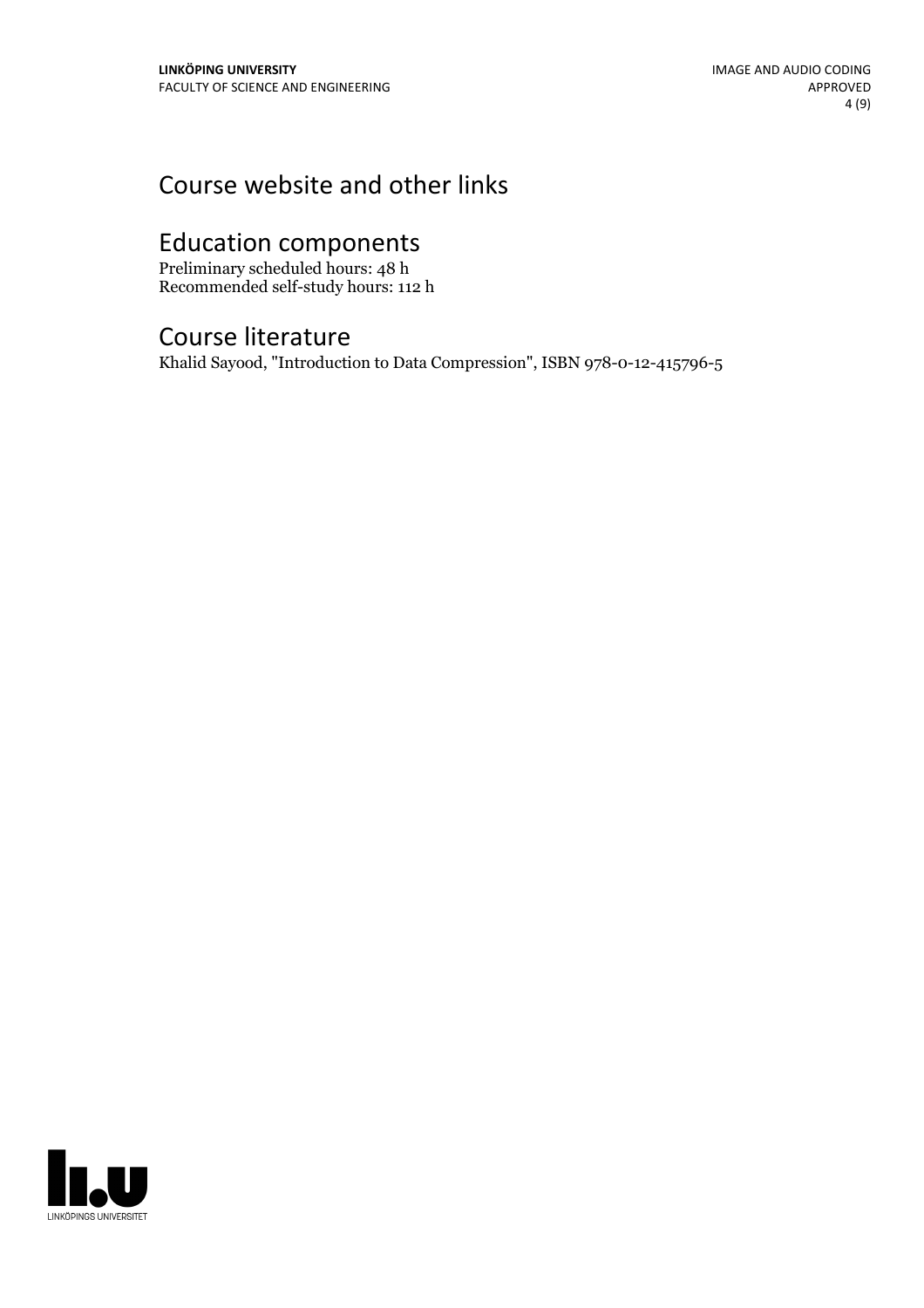# **Common rules**

### **Course syllabus**

A syllabus must be established for each course. The syllabus specifies the aim and contents of the course, and the prior knowledge that a student must have in order to be able to benefit from the course.

### **Timetabling**

Courses are timetabled after a decision has been made for this course concerning its assignment to a timetable module.

### **Interrupting a course**

The vice-chancellor's decision concerning regulations for registration, deregistration and reporting results (Dnr LiU-2015-01241) states that interruptions in study are to be recorded in Ladok. Thus, all students who do not participate in a course for which they have registered must record the interruption, such that the registration on the course can be removed. Deregistration from <sup>a</sup> course is carried outusing <sup>a</sup> web-based form: https://www.lith.liu.se/for-studenter/kurskomplettering?l=en.

### **Cancelled courses**

Courses with few participants (fewer than 10) may be cancelled or organised in a manner that differs from that stated in the course syllabus. The Dean is to deliberate and decide whether a course is to be cancelled or changed from the course syllabus.

### **Guidelines relatingto examinations and examiners**

For details, see Guidelines for education and examination for first-cycle and second-cycle education at Linköping University, Dnr LiU-2019-00920 (http://styrdokument.liu.se/Regelsamling/VisaBeslut/917592).

An examiner must be employed as a teacher at LiU according to the LiU Regulations for Appointments, Dnr LiU-2017-03931 (https://styrdokument.liu.se/Regelsamling/VisaBeslut/622784). For courses in second-cycle, the following teachers can be appointed as examiner: Professor (including Adjunct and Visiting Professor), Associate Professor (including Adjunct), Senior Lecturer (including Adjunct and Visiting Senior Lecturer), Research Fellow, or Postdoc. For courses in first-cycle, Assistant Lecturer (including Adjunct and Visiting Assistant Lecturer) can also be appointed as examiner in addition to those listed for second-cycle courses. In exceptional cases, a Part-time Lecturer can also be appointed as an examiner at both first- and second cycle, see Delegation of authority for the Board of Faculty of Science and Engineering.

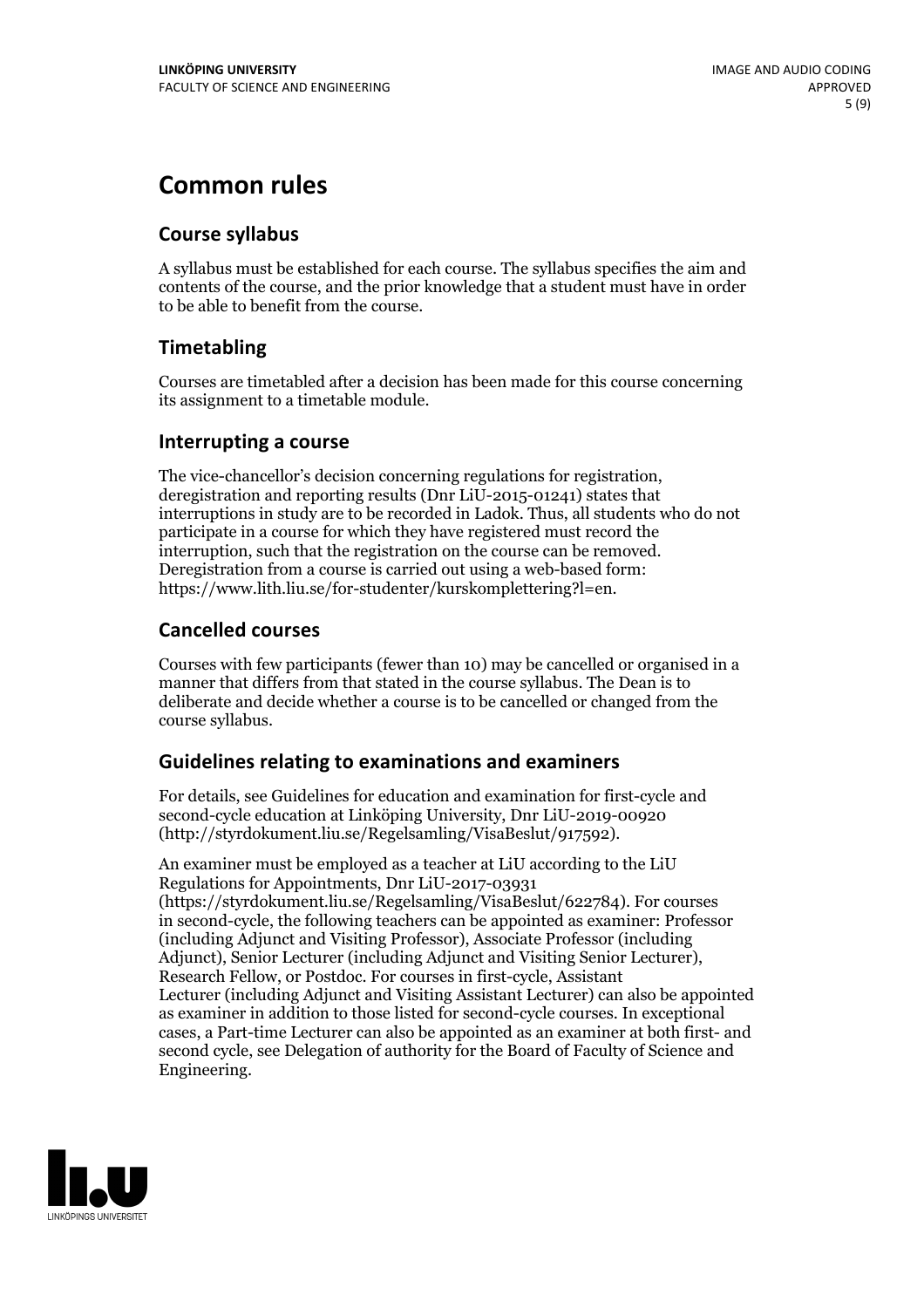### **Forms of examination**

#### **Principles for examination**

Written and oral examinations and digital and computer-based examinations are held at least three times a year: once immediately after the end of the course, once in August, and once (usually) in one of the re-examination periods. Examinations held at other times are to follow a decision of the board of studies.

Principles for examination scheduling for courses that follow the study periods:

- courses given in VT1 are examined for the first time in March, with re-examination in June and August
- courses given in VT2 are examined for the first time in May, with re-examination in August and October
- courses given in HT1 are examined for the first time in October, with re-examination in January and August
- courses given in HT2 are examined for the first time in January, with re-examination in March and in August.

The examination schedule is based on the structure of timetable modules, but there may be deviations from this, mainly in the case of courses that are studied and examined for several programmes and in lower grades (i.e. 1 and 2).

Examinations for courses that the board of studies has decided are to be held in alternate years are held three times during the school year in which the course is given according to the principles stated above.

Examinations for courses that are cancelled orrescheduled such that they are not given in one or several years are held three times during the year that immediately follows the course, with examination scheduling that corresponds to the scheduling that was in force before the course was cancelled or rescheduled.

When a course is given for the last time, the regular examination and two re-<br>examinations will be offered. Thereafter, examinations are phased out by offering three examinations during the following academic year at the same times as the examinations in any substitute course. If there is no substitute course, three examinations will be offered during re-examination periods during the following academic year. Other examination times are decided by the board of studies. In all cases above, the examination is also offered one more time during the academic year after the following, unless the board of studies decides otherwise.

If a course is given during several periods of the year (for programmes, or on different occasions for different programmes) the board or boards of studies determine together the scheduling and frequency of re-examination occasions.

#### **Retakes of other forms of examination**

Regulations concerning retakes of other forms of examination than written examinations and digital and computer-based examinations are given in the LiU guidelines for examinations and examiners, http://styrdokument.liu.se/Regelsamling/VisaBeslut/917592.

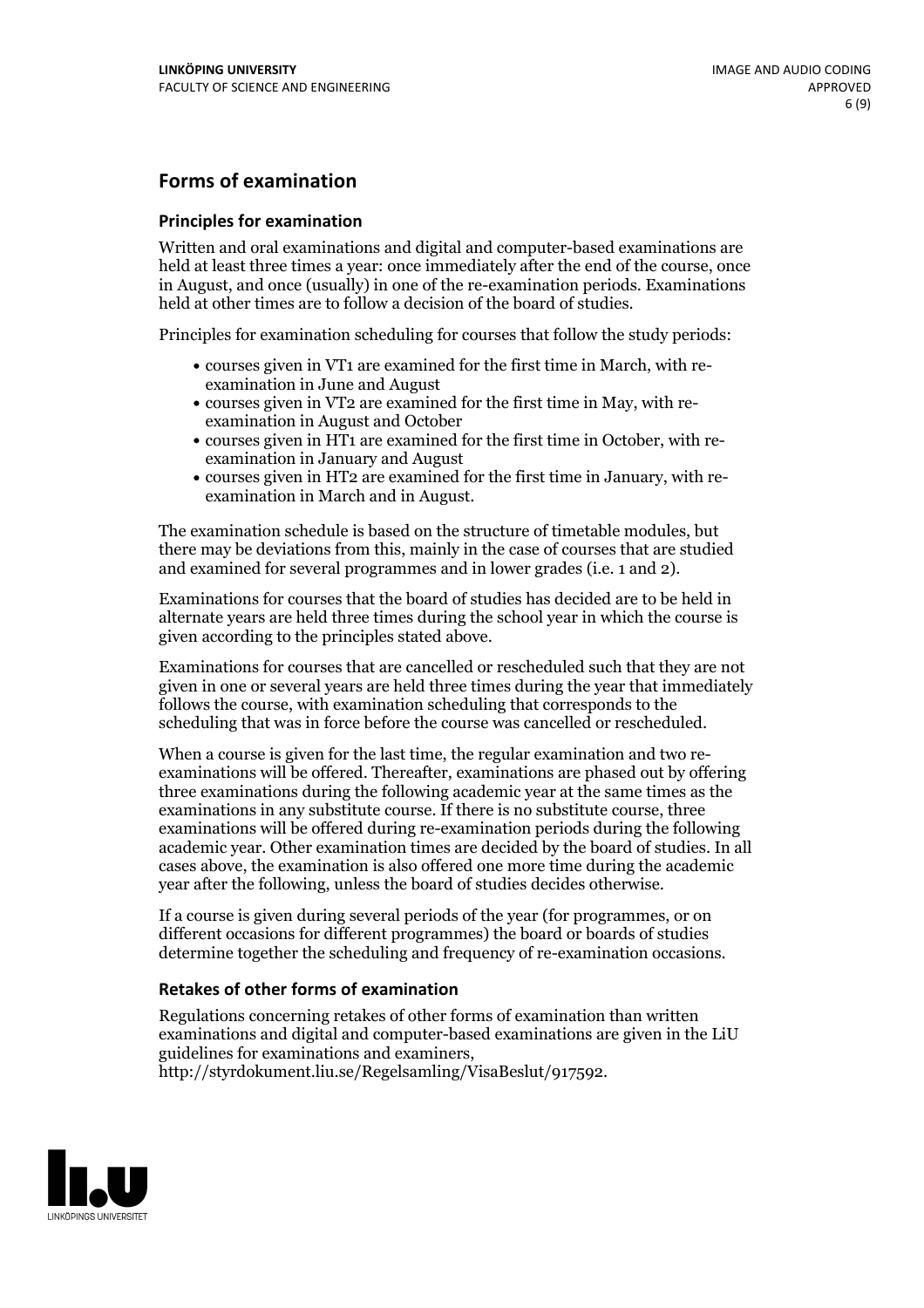### **Registration for examination**

Until January 31 2021, the following applies according to previous guidelines: In order to take an written, digital or computer-based examination student must register in advance at the Student Portal during the registration period, which Candidates are informed of the location of the examination by email, four days in advance. Students who have not registered for an examination run the risk of being refused admittance to the examination, if space is not available.

From February 1 2021, new guidelines applies for registration for written, digital or computer-based examination, Dnr LiU-2020-02033 (https://styrdokument.liu.se/Regelsamling/VisaBeslut/622682).

Symbols used in the examination registration system:

\*\* denotes that the examination is being given for the penultimate time.

\* denotes that the examination is being given for the last time.

#### **Code of conduct for students during examinations**

Details are given in a decision in the university's rule book: http://styrdokument.liu.se/Regelsamling/VisaBeslut/622682.

### **Retakes for higher grade**

Students at the Institute of Technology at LiU have the right to retake written examinations and digital and computer-based examinations in an attempt to achieve a higher grade. This is valid for all examination components with code "TEN", "DIT" and "DAT". The same right may not be exercised for other examination components, unless otherwise specified in the course syllabus.

A retake is not possible on courses that are included in an issued degree diploma.

#### **Grades**

The grades that are preferably to be used are Fail (U), Pass (3), Pass not without distinction  $(4)$  and Pass with distinction  $(5)$ .

- Grades U, 3, 4, 5 are to be awarded for courses that have written or digital examinations.<br>• Grades Fail (U) and Pass (G) may be awarded for courses with a large
- degree of practical components such as laboratory work, project work and
- $\bullet$  Grades Fail (U) and Pass (G) are to be used for degree projects and other independent work.

#### **Examination components**

The following examination components and associated module codes are used at the Faculty of Science and Engineering:

Grades U, 3, 4, 5 are to be awarded for written examinations (TEN) and

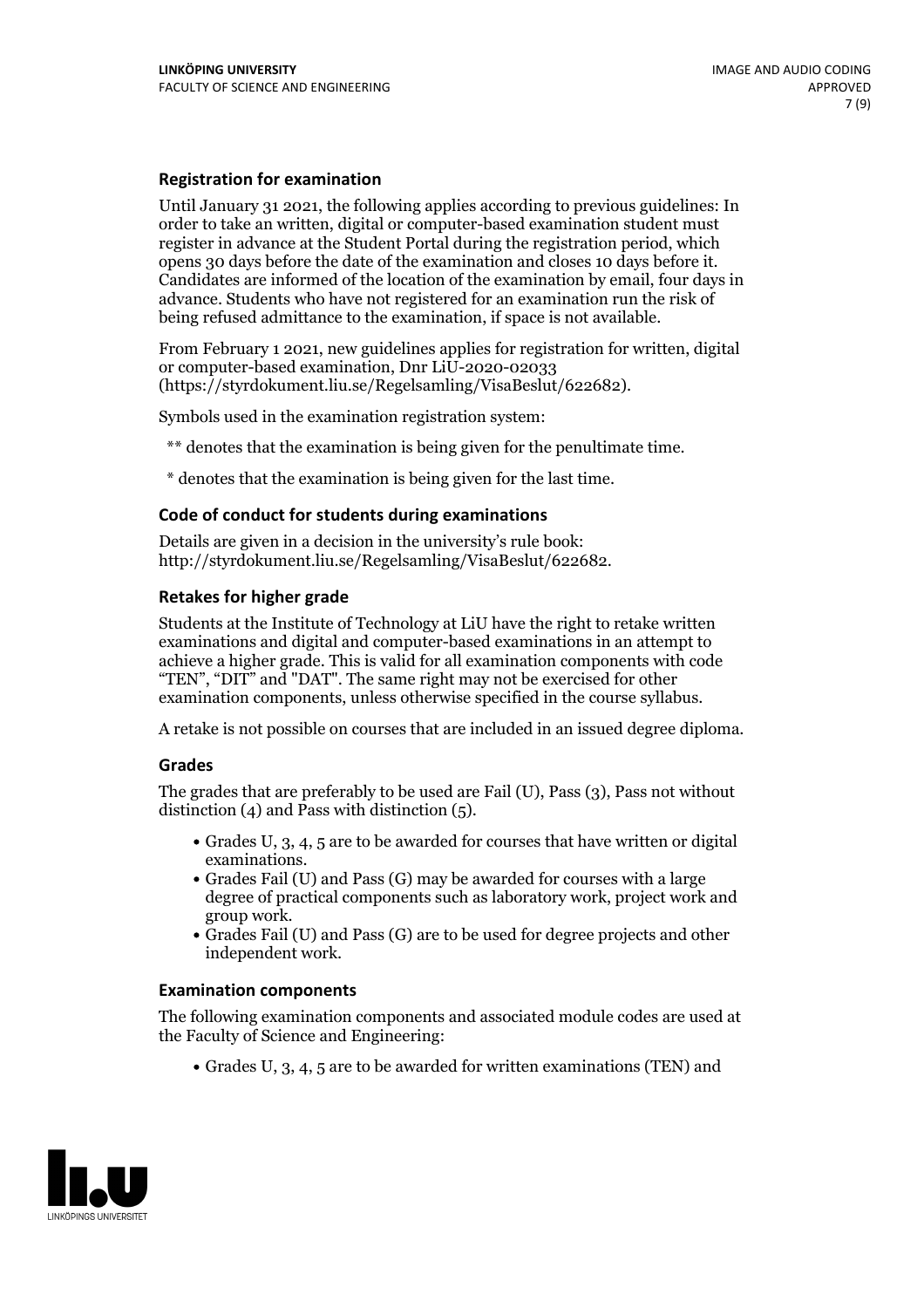- digital examinations (DIT).<br>• Examination components for which the grades Fail (U) and Pass (G) may be awarded are laboratory work (LAB), project work (PRA), preparatory written examination (KTR), digital preparatory written examination (DIK), oral examination (MUN), computer-based examination (DAT), home
- assignment (HEM), and assignment (UPG).<br>• Students receive grades either Fail (U) or Pass (G) for other examination components in which the examination criteria are satisfied principally through active attendance such as tutorial group (BAS) or examination item
- (MOM).<br>• Grades Fail (U) and Pass (G) are to be used for the examination components Opposition (OPPO) and Attendance at thesis presentation (AUSK) (i.e. part of the degree project).

In general, the following applies:

- 
- Mandatory course components must be scored and given <sup>a</sup> module code. Examination components that are not scored, cannot be mandatory. Hence, it is voluntary to participate in these examinations, and the voluntariness must be clearly stated. Additionally, if there are any associated conditions to the examination component, these must be clearly stated as well.<br>• For courses with more than one examination component with grades
- U,3,4,5, it shall be clearly stated how the final grade is weighted.

For mandatory components, the following applies: If special circumstances prevail, and if it is possible with consideration of the nature ofthe compulsory component, the examiner may decide to replace the compulsory component with another equivalent component. (In accordance with the LiU Guidelines for education and examination for first-cycle and second-cycle education at Linköping University, http://styrdokument.liu.se/Regelsamling/VisaBeslut/917592).

For written examinations, the following applies: If the LiU coordinator for students with disabilities has granted a student the right to an adapted examination for a written examination in an examination hall, the student has the right to it. If the coordinator has instead recommended for the student an adapted examination or alternative form of examination, the examiner may grant this if the examiner assesses that it is possible, based on consideration of the course objectives. (In accordance with the LiU Guidelines for education and examination for first-cycle and second-cycle education at Linköping University, http://styrdokument.liu.se/Regelsamling/VisaBeslut/917592).

#### **Reporting of examination results**

The examination results for a student are reported at the relevant department.

#### **Plagiarism**

For examinations that involve the writing of reports, in cases in which it can be assumed that the student has had access to other sources (such as during project work, writing essays, etc.), the material submitted must be prepared in accordance